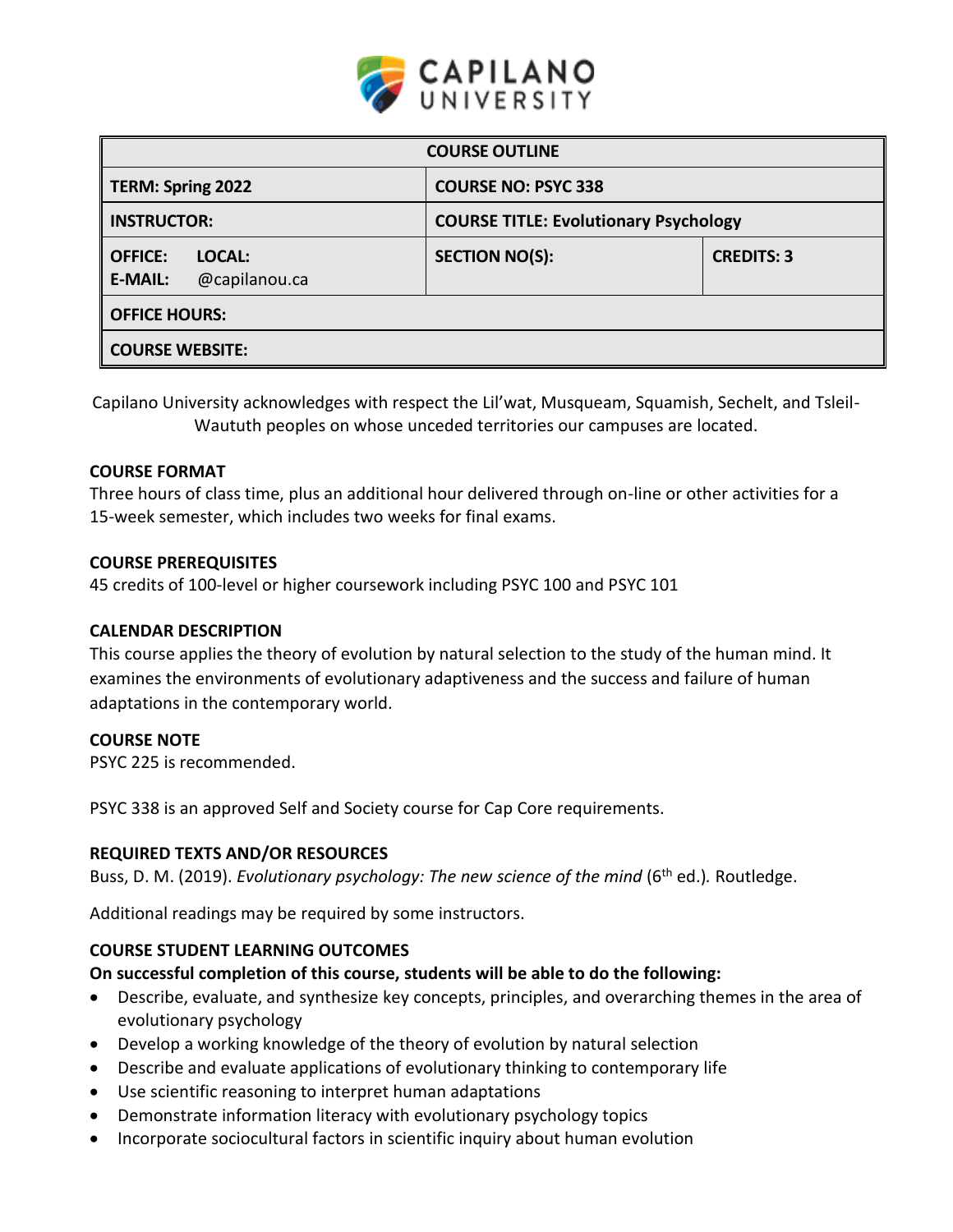- Describe how evolutionary psychology can promote civic, social, and global outcomes that benefit others
- Apply ethical standards to evaluate psychological science and practice
- Demonstrate effective writing on the subject matter of evolutionary psychology
- Exhibit self-efficacy and self-regulation

## **Students who complete this Self and Society course will be able to do the following:**

• Identify potential root causes of local/global problems and how they affect local/global cultures, economies, politics, and policies.

• Assess and evaluate individual and collective responsibilities within a diverse and interconnected global society.

• Synthesize a range of differing community perspectives on ethics and justice and explain how these perspectives can inform structural change

• Explain how contexts (e.g. cultural, historical, colonial, economic, technological) shape identity formation and social structures.

| Date                                          | Topic                                                                | Readings               |  |
|-----------------------------------------------|----------------------------------------------------------------------|------------------------|--|
| Week 1                                        | <b>History of Evolutionary Perspectives</b><br><b>Buss Chapter 1</b> |                        |  |
| Week 2                                        | Natural Selection; Ancestral and                                     | <b>Buss Chapter 2</b>  |  |
|                                               | <b>Contemporary Environments</b>                                     |                        |  |
| Week 3                                        | Survival in the Natural World                                        | <b>Buss Chapter 3</b>  |  |
| Week 4                                        | <b>Buss Chapter 4</b><br><b>Women's Mating Strategies</b>            |                        |  |
| Week 5                                        | Men's Mating Strategies<br><b>Buss Chapter 5</b>                     |                        |  |
| <b>Short Term Sexual Strategies</b><br>Week 6 |                                                                      | <b>Buss Chapter 6</b>  |  |
| Week 7                                        | Mid-term Exam                                                        |                        |  |
| Week 8                                        | Parenting                                                            | <b>Buss Chapter 7</b>  |  |
| Week 9                                        | Kinship                                                              | <b>Buss Chapter 8</b>  |  |
| Week 10                                       | Cooperating                                                          | <b>Buss Chapter 9</b>  |  |
| Week 11                                       | Aggression and Warfare                                               | <b>Buss Chapter 10</b> |  |
| Week 12                                       | <b>Conflicts in Relationships</b>                                    | <b>Buss Chapter 11</b> |  |
| Week 13                                       | <b>Status and Social Dominance</b>                                   | <b>Buss Chapter 12</b> |  |
| <b>Weeks 14/15</b>                            | FINAL EXAMINATION HELD IN EXAM PERIOD                                |                        |  |

#### **COURSE CONTENT**

All assigned chapters are required and will be examined, regardless of whether the material in them is covered in class.

## **EVALUATION PROFILE**

| <b>Written Assignments</b>         | $20 - 40\%$ <sup>*</sup> |  |
|------------------------------------|--------------------------|--|
| Examinations/Quizzes/Presentations | $25 - 60\%$ <sup>*</sup> |  |
| <b>Final Examination</b>           | 20-35%                   |  |
| Total                              | 100%                     |  |
|                                    |                          |  |

\*Note: No single evaluation component will be worth more than 35%.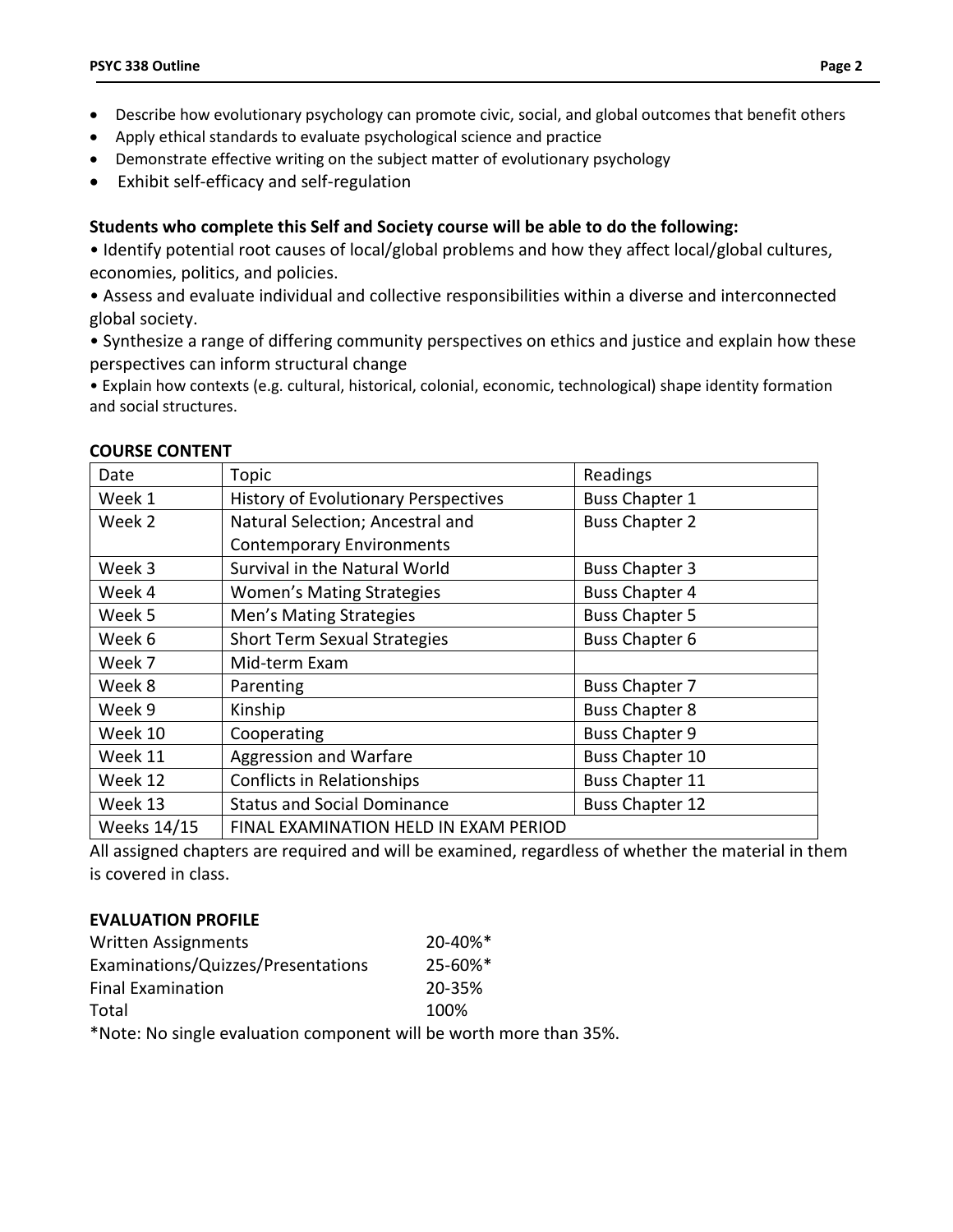#### **GRADING PROFILE**

|               |                           | $  A + = 90-100   B + = 77-79   C + = 67-69   D = 50-59$ |             |
|---------------|---------------------------|----------------------------------------------------------|-------------|
|               |                           | $= 85-89$  B = 73-76  C = 63-66                          | $ F = 0-49$ |
| $A - = 80-84$ | $B- = 70-72$ $C- = 60-62$ |                                                          |             |

#### **Incomplete Grades**

Grades of Incomplete "I" are assigned only in exceptional circumstances when a student requests extra time to complete their coursework. Such agreements are made only at the request of the student, who is responsible to determine from the instructor the outstanding requirements of the course.

### **Late Assignments**

Unless otherwise specified, assignments are due at the beginning of the class on the due date listed. If you anticipate handing in an assignment late, please consult with your instructor beforehand.

### **Missed Exams/Quizzes/Labs etc.**

Make-up exams, quizzes and/or tests are given at the discretion of the instructor, in medical emergencies or severe personal crises, with prior notice, and appropriate documentation. Some missed labs or other activities may not be able to be accommodated. Please consult with your instructor.

### **Attendance**

Students are expected to maintain regular class attendance. Students are responsible for all announcements made in class, online to students' my.capilanou.ca email account or course website, and for all material on the course syllabus. Although instructors may discuss only portions of a chapter in class, students are responsible for studying all of each chapter listed in the course syllabus. Appropriate university behaviour is expected (see the University Calendar).

#### **English Usage**

University level writing skills are required in all assignments. American Psychological Association (APA) writing guidelines, including the use of respectful language, must be followed. All assignments must be original and must be used for this course only. Students are expected to proofread all written work for any grammatical, spelling and stylistic errors. Instructors may deduct marks for incorrect grammar and spelling in written assignments.

### **Electronic Devices**

The use of personal technology is permitted in the classroom for note-taking purposes only, and if it is not distracting to others. During an exam, all personal technology must be turned off and removed from the desk. The use of programmable calculators will not be allowed in any test which is part of the grading profile.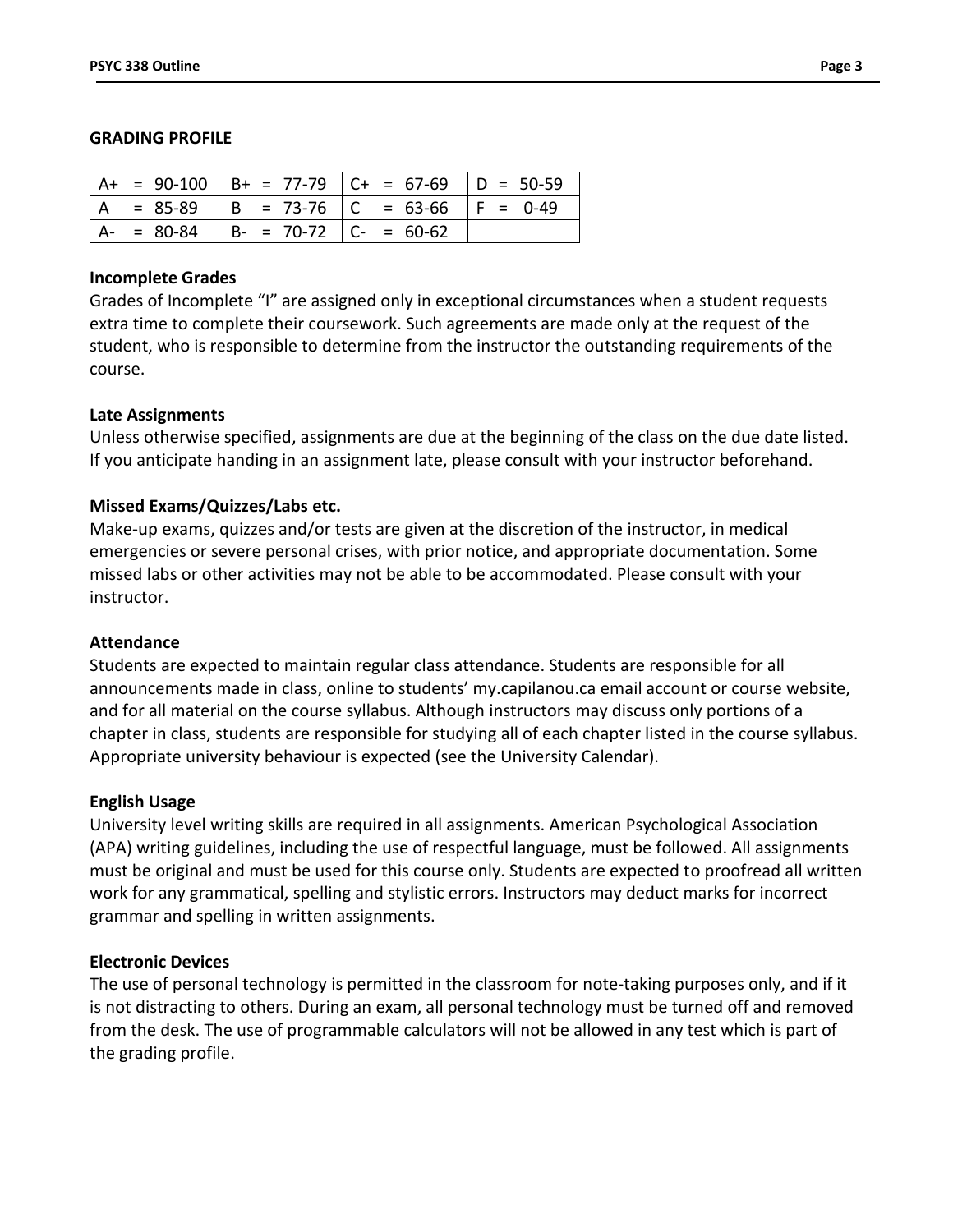### **On-line Communication**

Outside of the classroom, instructors will (if necessary) communicate with students using either their official Capilano University email or eLearn; please check both regularly. Official communication between Capilano University and students is delivered to students' Capilano University email addresses only.

## **UNIVERSITY OPERATIONAL DETAILS**

## **Tools for Success**

Many services are available to support student success for Capilano University students. A central navigation point for all services can be found at:<https://www.capilanou.ca/student-life>

# **Capilano University Security: download the [CapU Mobile Safety App](https://www.capilanou.ca/student-life/support--wellness/safety--security/capu-safe-app/)**

## **Policy Statement (S2009-06)**

Capilano University has policies on Academic Appeals (including appeal of final grade), Student Conduct, Cheating and Plagiarism, Academic Probation and other educational issues. These and other policies are available on the University website.

## **Academic Integrity (S2017-05)**

Any instance of academic dishonesty or breach of the standards of academic integrity is serious and students will be held accountable for their actions, whether acting alone or in a group. See policy and procedures S2017-05 Academic Integrity for more information: [https://www.capilanou.ca/about](https://www.capilanou.ca/about-capu/governance/policies/)[capu/governance/policies/](https://www.capilanou.ca/about-capu/governance/policies/)

Violations of academic integrity, including dishonesty in assignments, examinations, or other academic performances, are prohibited and will be handled in accordance with the Student Academic Integrity Procedures.

**Academic dishonesty** is any act that breaches one or more of the principles of academic integrity. Acts of academic dishonesty may include but are not limited to the following types:

**Cheating**: Using or providing unauthorized aids, assistance or materials while preparing or completing assessments, or when completing practical work (in clinical, practicum, or lab settings), including but not limited to the following:

- Copying or attempting to copy the work of another during an assessment;
- Communicating work to another student during an examination;
- Using unauthorized aids, notes, or electronic devices or means during an examination;
- Unauthorized possession of an assessment or answer key; and/or,
- Submitting of a substantially similar assessment by two or more students, except in the case where such submission is specifically authorized by the instructor.

**Fraud**: Creation or use of falsified documents.